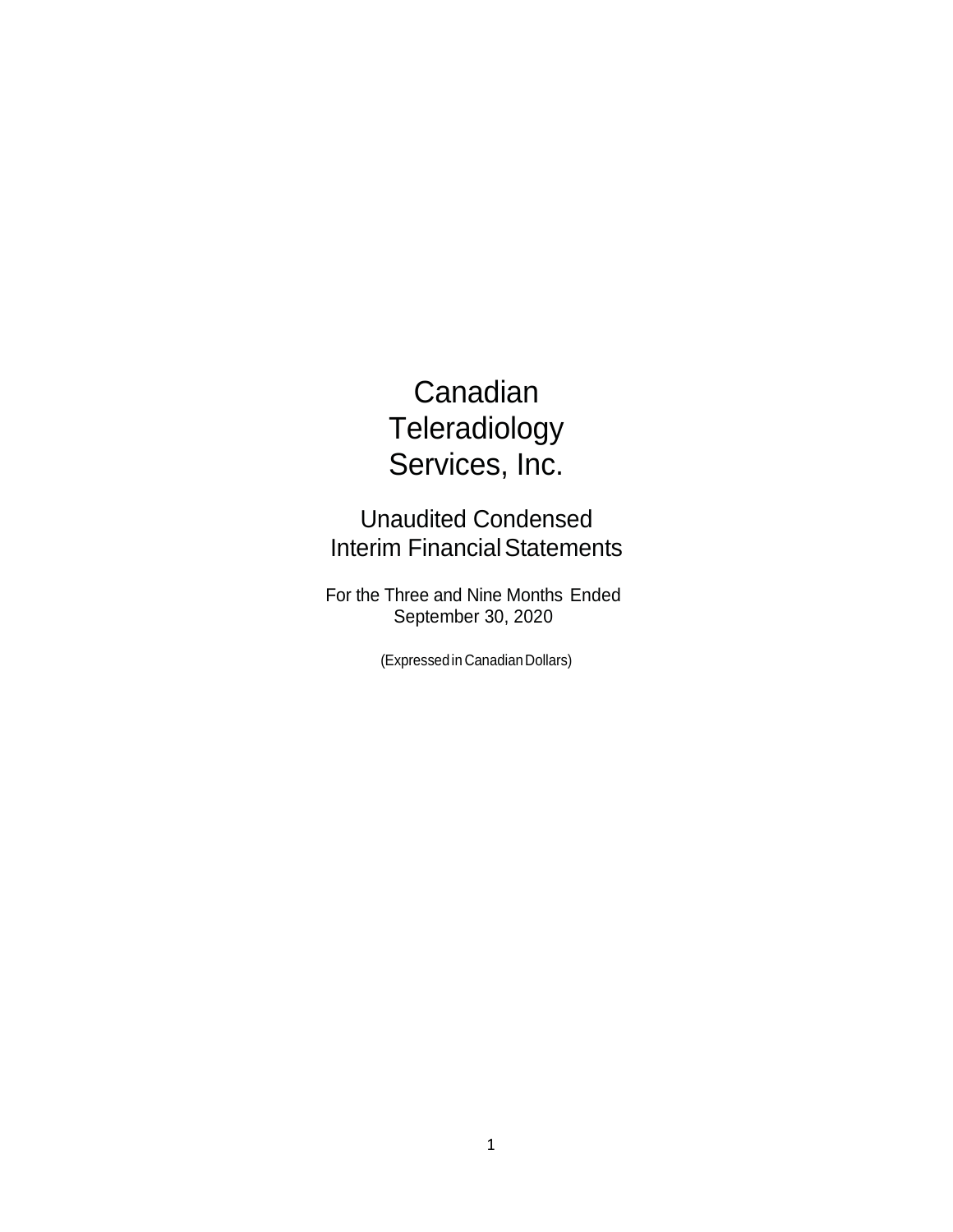# **Canadian Teleradiology Services, Inc.**

# **Unaudited Condensed Interim Statements of Financial Position**

(Expressed in Canadian dollars)

| As at                                                                  | <b>September 30, 2020</b> | <b>December 31, 2019</b> |
|------------------------------------------------------------------------|---------------------------|--------------------------|
|                                                                        | $($ \$)                   | $($ \$)                  |
| <b>Assets</b>                                                          |                           |                          |
| <b>Current Assets</b>                                                  |                           |                          |
| Cash                                                                   | 10,357                    |                          |
| Accounts receivable (Note 3)                                           | 550,696                   | 515,919                  |
| Due from parent company (Note 10 and Note 4)                           | 40,269                    | 92,496                   |
| <b>HST</b> receivable                                                  | 29,730                    | 6,145                    |
| Prepaid expenses and deposits                                          | 23,003                    | 7,450                    |
| <b>Total Current Assets</b>                                            | 654,055                   | 622,010                  |
| Investment (Note 4)                                                    | 142,395                   |                          |
| Right-of-use assets (Note 5)                                           | 58,889                    | 83,437                   |
| <b>Total Assets</b>                                                    | 855,339                   | 705,447                  |
| Liabilities and Shareholders' Deficiency<br><b>Current Liabilities</b> |                           |                          |
| Bank overdraft                                                         |                           | 2,103                    |
| Accounts payable and accrued liabilities (Note 6)                      | 1,217,241                 | 1,170,874                |
| Current portion of lease liabilities (Note 7)                          | 31,540                    | 27,552                   |
| Current portion of long-term debt (Note 8)                             | 50,543                    | 98,995                   |
| Due to director (Note 9)                                               | 50,655                    | 64,090                   |
| Loan Payable (Note 12)                                                 | 25,000                    |                          |
| <b>Total Current Liabilities</b>                                       | 1,374,979                 | 1,363,614                |
| <b>Non-Current Liabilities</b>                                         |                           |                          |
| Lease liabilities (Note 7)                                             | 37,030                    | 60,697                   |
| CEBA Ioan (Note 8)                                                     | 40,000                    |                          |
| <b>Total Non-Current Liabilities</b>                                   | 77,030                    | 60,697                   |
| <b>Total Liabilities</b>                                               | 1,452,009                 | 1,424,311                |
| <b>Shareholders' Deficiency</b>                                        |                           |                          |
| Common share capital (Note 9)                                          | 130,669                   | 130,669                  |
| <b>Deficit</b>                                                         | (727, 339)                | (849, 533)               |
| <b>Total Shareholders' Deficiency</b>                                  | (596, 670)                | (718, 864)               |
| <b>Total Liabilities and Shareholders' Deficiency</b>                  | 855,339                   | 705,447                  |

**Nature of Operations and Going Concern (Note 1) Subsequent Events (Note 13)**

**The accompanying notes are an integral part of these financial statements.**

# **Approved by the Board of Directors**

(signed) *"Mitch Geisler"* (signed) *"Robert Landau"*

Mitch Geisler, Director **Robert Landau, Director**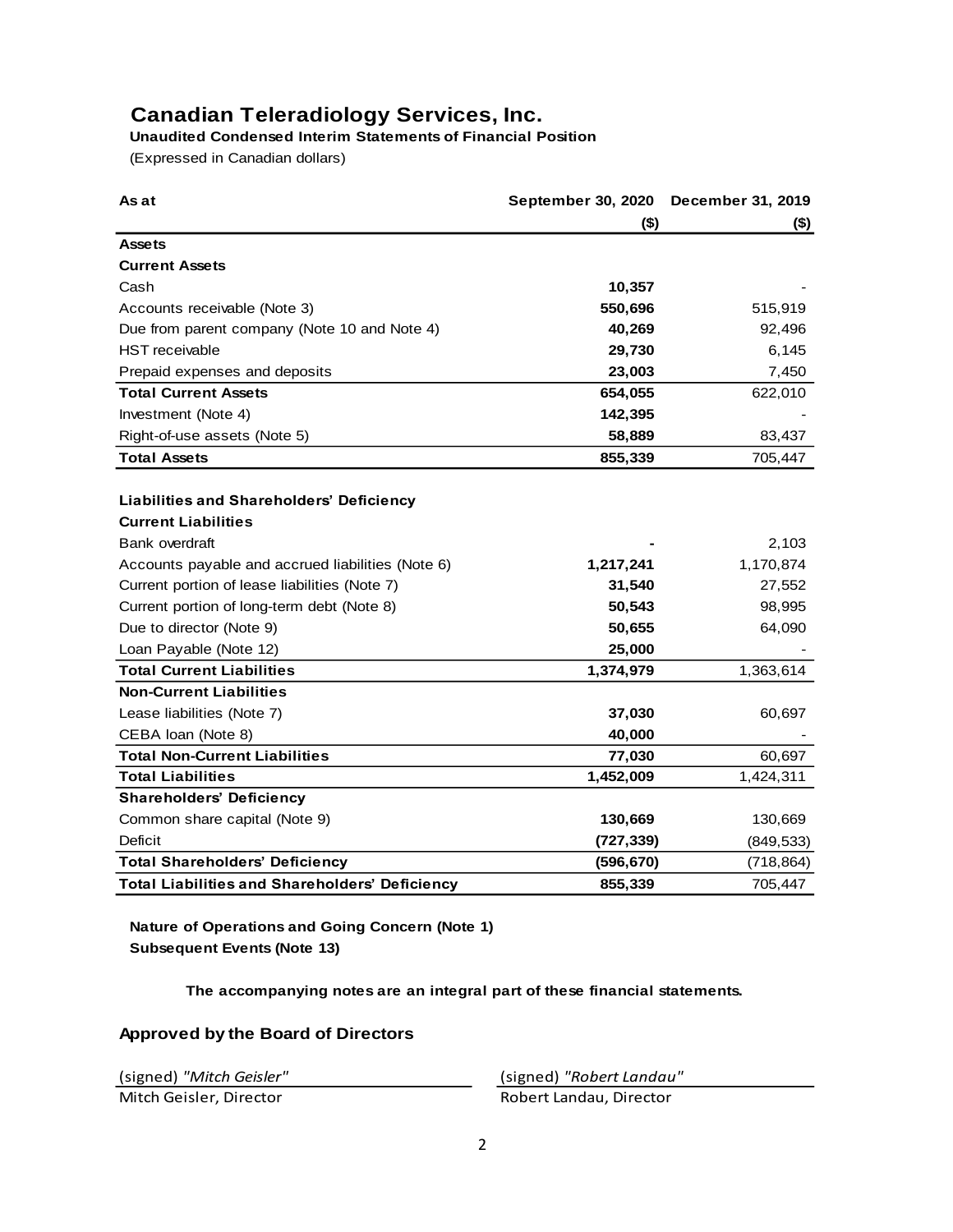# **Canadian Teleradiology Services, Inc. Unaudited Condensed Interim Statements of Comprehesive Income**

(Expressed in Canadian dollars)

|                                                      | <b>Three Months Ended</b><br>September 30 |                 | <b>Nine Months Ended</b><br>September 30 |                 |
|------------------------------------------------------|-------------------------------------------|-----------------|------------------------------------------|-----------------|
|                                                      |                                           |                 |                                          |                 |
|                                                      | 2020<br>$($ \$)                           | 2019<br>$($ \$) | 2020<br>$($ \$)                          | 2019<br>$($ \$) |
| <b>Revenues</b>                                      |                                           |                 |                                          |                 |
| Teleradiology                                        | 1,498,626                                 | 1,336,215       | 3,903,277                                | 3,812,973       |
| Admin and sublease and other                         | 19,749                                    | 35,322          | 113,125                                  | 110,607         |
| <b>Total Revenue</b>                                 | 1,518,375                                 | 1,371,537       | 4,016,402                                | 3,923,580       |
|                                                      |                                           |                 |                                          |                 |
| <b>Cost of Sales</b>                                 |                                           |                 |                                          |                 |
| Reading fees                                         | 1,198,901                                 | 1,074,560       | 3,121,658                                | 3,057,787       |
| Medical images and archiving                         | 17,916                                    | 17,493          | 47,981                                   | 52,675          |
| Internet connectivity                                | 3,000                                     | 5,340           | 10,050                                   | 16,057          |
| Radiologists and medical director expenses           | 12,350                                    | 10,200          | 35,040                                   | 31,550          |
| <b>Total Cost of Sales</b>                           | 1,232,167                                 | 1,107,593       | 3,214,729                                | 3,158,069       |
| <b>Gross Profit</b>                                  | 286,208                                   | 263,944         | 801,673                                  | 765,511         |
| <b>Expenses</b>                                      |                                           |                 |                                          |                 |
| Salaries and wages (Note 10)                         | 92,327                                    | 93,799          | 280,187                                  | 199,593         |
| Royalty (Note 11)                                    | 34,096                                    | 31,893          | 93,349                                   | 61,088          |
| Management fees                                      |                                           |                 |                                          | 156,582         |
| Finance costs                                        | 16,903                                    | 22,188          | 50,061                                   | 66,662          |
|                                                      |                                           |                 |                                          |                 |
| General and administrative<br>Professional fees      | 26,396                                    | 8,525           | 66,003                                   | 32,669          |
|                                                      | 53,258                                    | 3,039           | 137,026                                  | 3,489           |
| Depreciation and amortization (Note 5)               | 8,183                                     | 13,476          | 24,548                                   | 48,051          |
| Insurance                                            | 7,217                                     | 7,532           | 15,086                                   | 15,810          |
| Premises rental                                      | 2,703<br>974                              | 7,430<br>381    | 7,804                                    | 22,446          |
| Foreign exchange                                     |                                           |                 | 2,336                                    | 381             |
| Travel and entertainment                             | 2,000                                     | 1,570           | 2,694<br>385                             | 2,353           |
| Marketing                                            |                                           |                 |                                          | 196             |
| <b>Total Expenses</b>                                | 244,057                                   | 189,833         | 679,479                                  | 609,320         |
| Net Income and Comprehensive Income                  | 42,151                                    | 74,111          | 122,194                                  | 156,191         |
| Comprehensive Income per Share - Basic and Diluted   | 263                                       | 666             | 764                                      | 976             |
| Weighted Average Number of Common Shares Outstanding | 160                                       | 111             | 160                                      | 160             |

**The accompanying notes are an integral part of these financial statements.**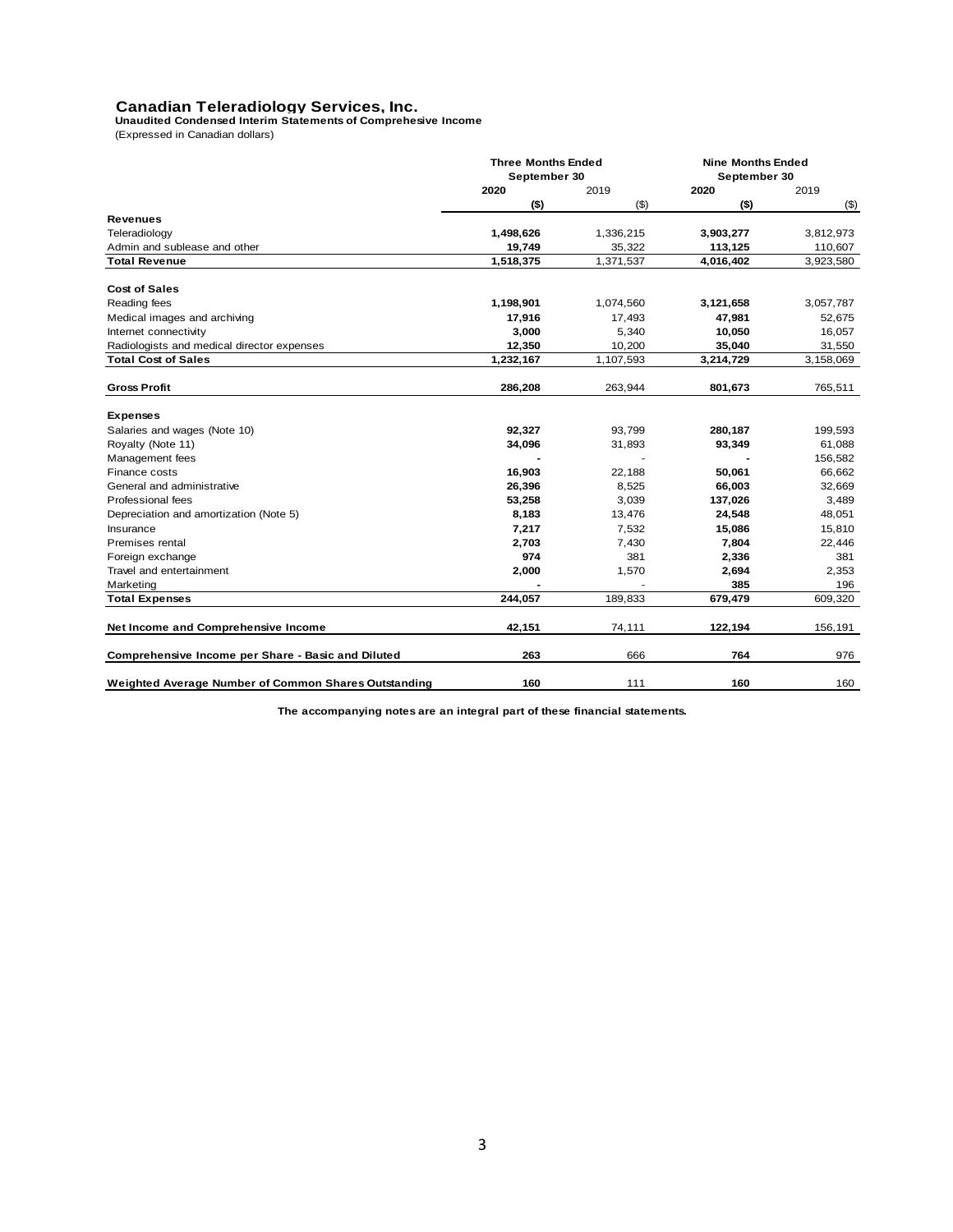# **Canadian Teleradiology Services, Inc.**

**Unaudited Condensed Interim Statements of Shareholders' Equity**

(Expressed in Canadian dollars)

|                                  | <b>Common Shares</b> |                          | Contributed    | <b>Deficit</b> | <b>Total Shareholders'</b> |  |
|----------------------------------|----------------------|--------------------------|----------------|----------------|----------------------------|--|
|                                  | Number of            | Amount                   | <b>Surplus</b> |                | <b>Deficiency</b>          |  |
|                                  | <b>Common Shares</b> | \$                       |                | S              |                            |  |
| Balance, December 31, 2018       | 100                  | 10                       | 39,159         | (955, 507)     | (916, 338)                 |  |
| Shares issued June 30, 2019      | 33                   | 50.000                   |                |                | 50,000                     |  |
| Shares issued September 30, 2019 | 27                   | 41,500                   |                |                | 41,500                     |  |
| Net income for the period        |                      |                          |                | 156.191        | 156,191                    |  |
| Balance, September 30, 2019      | 160                  | 91,510                   | 39,159         | (799, 316)     | (668, 647)                 |  |
| Net loss for the period          |                      | $\overline{\phantom{0}}$ |                | (50, 217)      | (50, 217)                  |  |
| Balance, December 31, 2019       | 160                  | 91,510                   | 39,159         | (849, 533)     | (718, 864)                 |  |
| Net income for the period        |                      |                          |                | 122,194        | 122,194                    |  |
| Balance, September 30, 2020      | 160                  | 91,510                   | 39,159         | (727, 339)     | (596, 670)                 |  |

**The accompanying notes are an integral part of these financial statements.**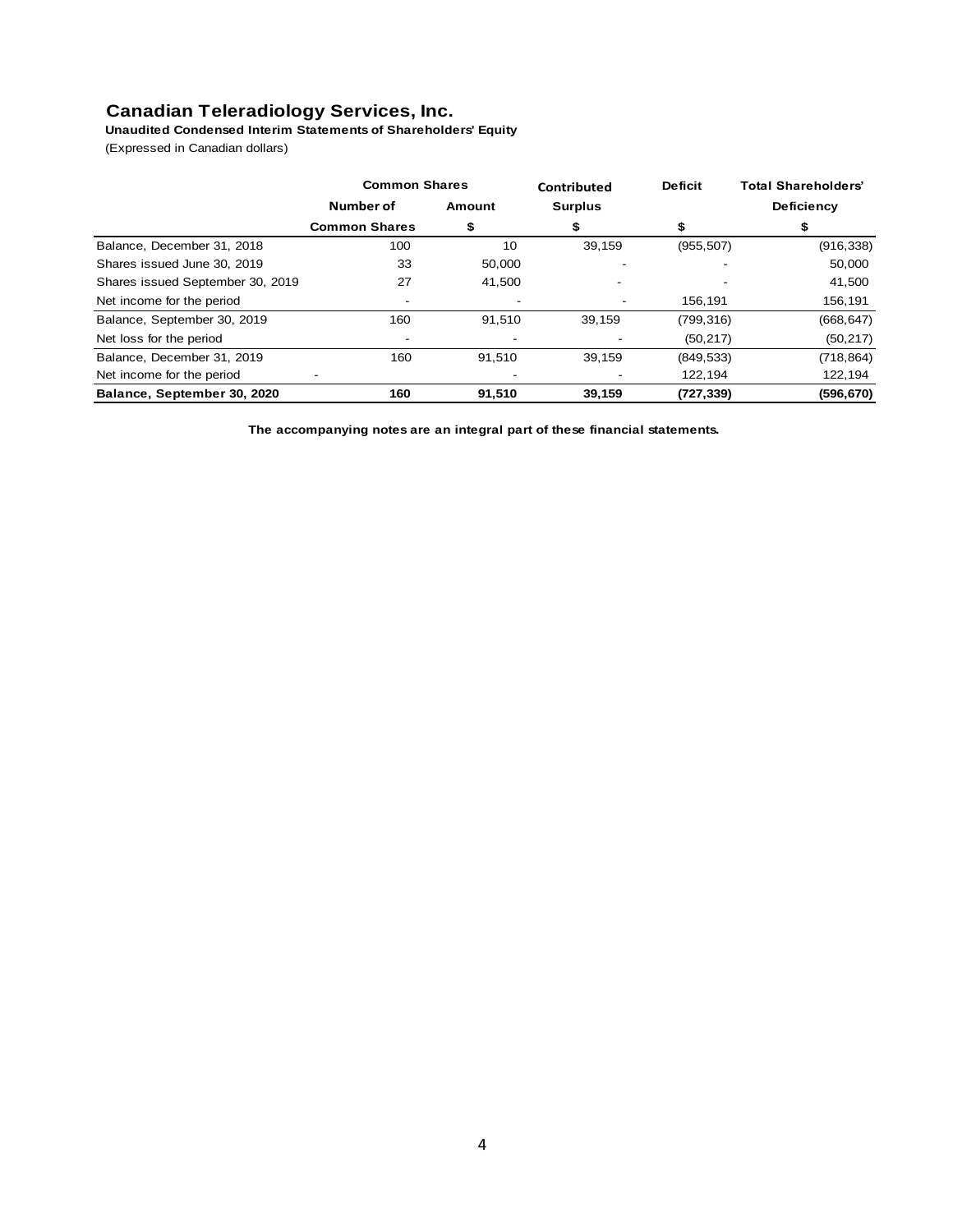# **Canadian Teleradiology Services, Inc.**

**Unaudited Condensed Interim Statements of Cash Flows**

(Expressed in Canadian dollars)

| For the Nine Months Ended September 30,  | 2020       | 2019       |
|------------------------------------------|------------|------------|
|                                          | (3)        | $($ \$)    |
| Cash provided by (used for):             |            |            |
| <b>Operating activities</b>              |            |            |
| Net income and comprehensive income      | 122,194    | 156,191    |
| Add items not affecting cash:            |            |            |
| Depreciation and amortization            | 24,548     | 48,051     |
| Interest accrued on director loan        | 4,559      | 6,796      |
|                                          | 151,301    | 211,038    |
| Changes in working capital items         |            |            |
| Accounts receivable                      | (34, 777)  | 118,605    |
| HST receivable/payable                   | (23, 585)  | 5,290      |
| Prepaid expenses and deposits            | (15, 553)  | (2, 451)   |
| Accounts payable and accrued liabilities | 41,808     | (35, 380)  |
|                                          | 119,194    | 297,102    |
| <b>Investing activities</b>              |            |            |
| Purchase of computer equipment           |            | (4,237)    |
| Lease liabilities                        |            | 94,181     |
|                                          |            | 89,944     |
| <b>Financing activities</b>              |            |            |
| Advances to parent company               | (90, 168)  | (132, 295) |
| Advances from directors                  | (13, 435)  | (33, 863)  |
| Lease payments                           | (19, 679)  | (129, 509) |
| Proceeds from CEBA loan                  | 40,000     |            |
| Proceeds from Good2Go2 loan              | 25,000     |            |
| Proceeds from long-term debt             |            | 16,402     |
| Repayments of long-term debt             | (48, 452)  |            |
|                                          | (106, 734) | (279, 265) |
| Increase in cash                         | 12,460     | 107,781    |
| Bank overdraft, beginning of period      | (2, 103)   | (67, 835)  |
| Cash (bank overdraft), end of period     | 10,357     | 39,946     |

# **Supplemental Cash Flow Information (Note 13)**

**The accompanying notes are an integral part of these financial statements.**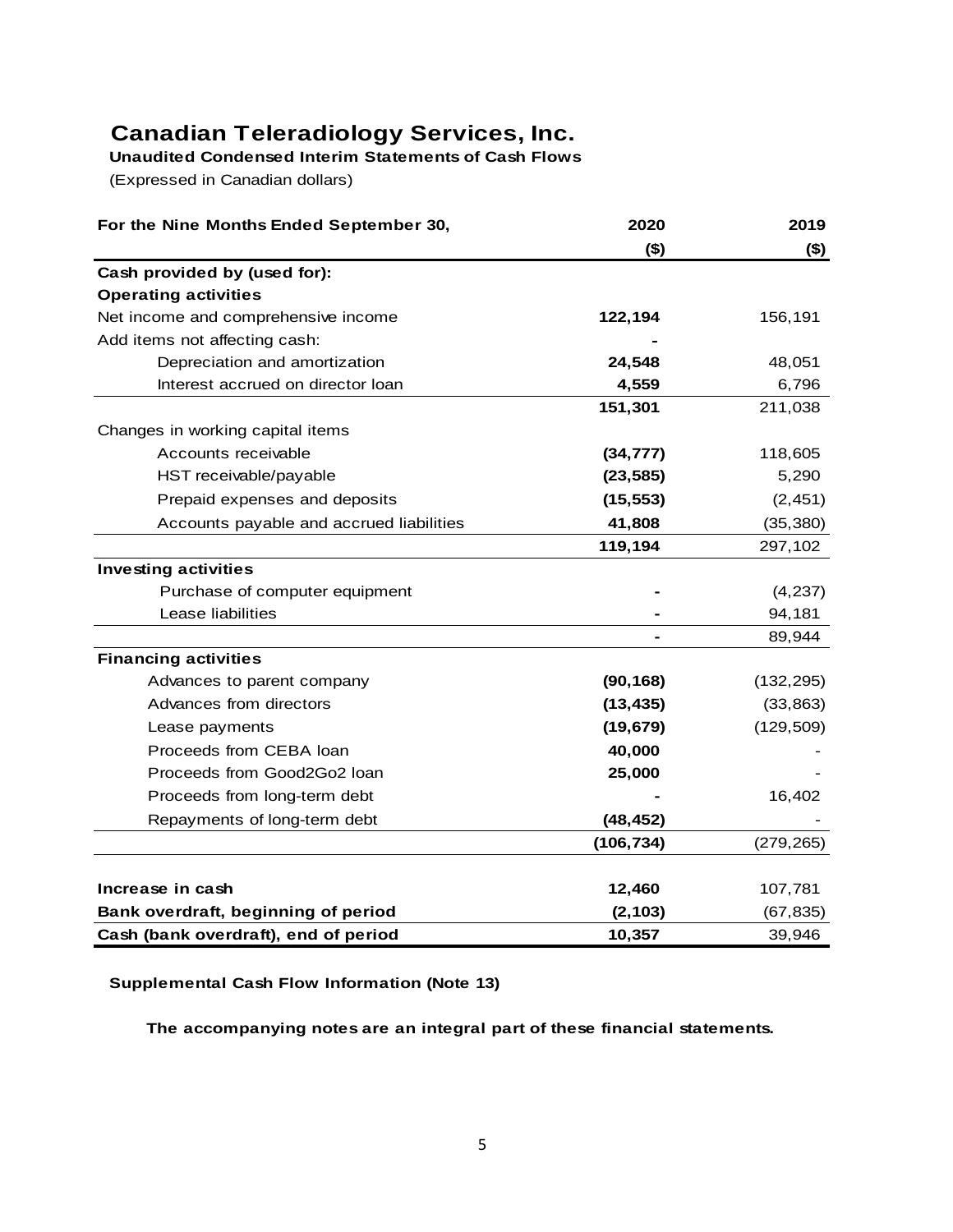#### **1. Nature of Operations and Going Concern**

Canadian Teleradiology Services, Inc. ("CTS" or the "Company") is incorporated federally under the Canada Business Corporations Act. The Company's principal business activity is providing Teleradiology services (remote radiology) to smaller urban and rural hospitals, using licensed IT platforms and hosted servers.

The Company's registered head office is 304-85 Scardale Rd., Toronto, ON, Canada M3B 2R2. The Company's website is [www.ctsrad.com.](http://www.ctsrad.com./)

These unaudited condensed interim financial statements have been prepared based on the basis of accounting principles applicable to a going concern, which assumes that the Company will continue in operation for the foreseeable future and will be able to realize its assets and discharge its liabilities in the normal course of operations.

Despite the Company generating comprehensive income of \$122,194 during the nine months ended September 30, 2020, several adverse conditions cast significant doubt on the validity of the going concern assumption. Notably at September 30, 2020, the Company's accumulated deficit was \$727,339 and its working capital deficiency was \$720,924. These conditions indicate that material uncertainties exist that cast significant doubt on the Company's ability to continue as a going concern. The Company's ability to continue as a going concern is dependent upon raising additional capital to meet its present and future commitments and on achieving sustained profitable commercial operations.

These unaudited condensed interim financial statements do not reflect adjustments to the carrying values of assets and liabilities that would be necessary if the Company were unable to continue as a going concern and achieve profitable commercial operations and/or obtain adequate financing and support from its parent company, shareholders and trade creditors.

If the going concern assumption was not appropriate for these unaudited condensed interim financial statements, adjustments would be necessary to the carrying values of assets and liabilities, net and comprehensive loss, and statements of financial position classifications used. Such adjustments could be material.

In March 2020, the World Health Organization declared a global pandemic related to the virus known as COVID-19. The expected impacts on global commerce are anticipated to be far reaching. To date there have been significant wide-spread stock market declines and the movement of people and goods has become restricted. As the Company has no material operating income or cash flows, it will be reliant on additional financing to fund ongoing operations and future acquisitions. An extended disruption may affect the Company's ability to obtain additional financing. The impact on the economy and the Company is not yet determinable; however, the Company's financial position, results of operations and cash flows in the current six month period have been impacted as patient volume has decreased resulting in decreased revenues for the Company. The Company's financial position, results of operations and cash flows in future periods may be materially affected. In particular, there may be heightened risk of liquidity or going concern uncertainty.

# **2. Basis of Preparation**

#### *Statement of compliance*

The Company applies International Financial Reporting Standards ("IFRS") as issued by the International Accounting Standards Board ("IASB") and interpretations issued by the IFRS Interpretations Committee ("IFRIC"). These unaudited condensed interim financial statements have been prepared in accordance with International Accounting Standard 34, Interim Financial Reporting. Accordingly, they do not include all of the information required for full annual financial statements required by IFRS as issued by IASB and interpretations issued by IFRIC. On December 17, 2020, the Board of Directors of the Company approved the financial statements.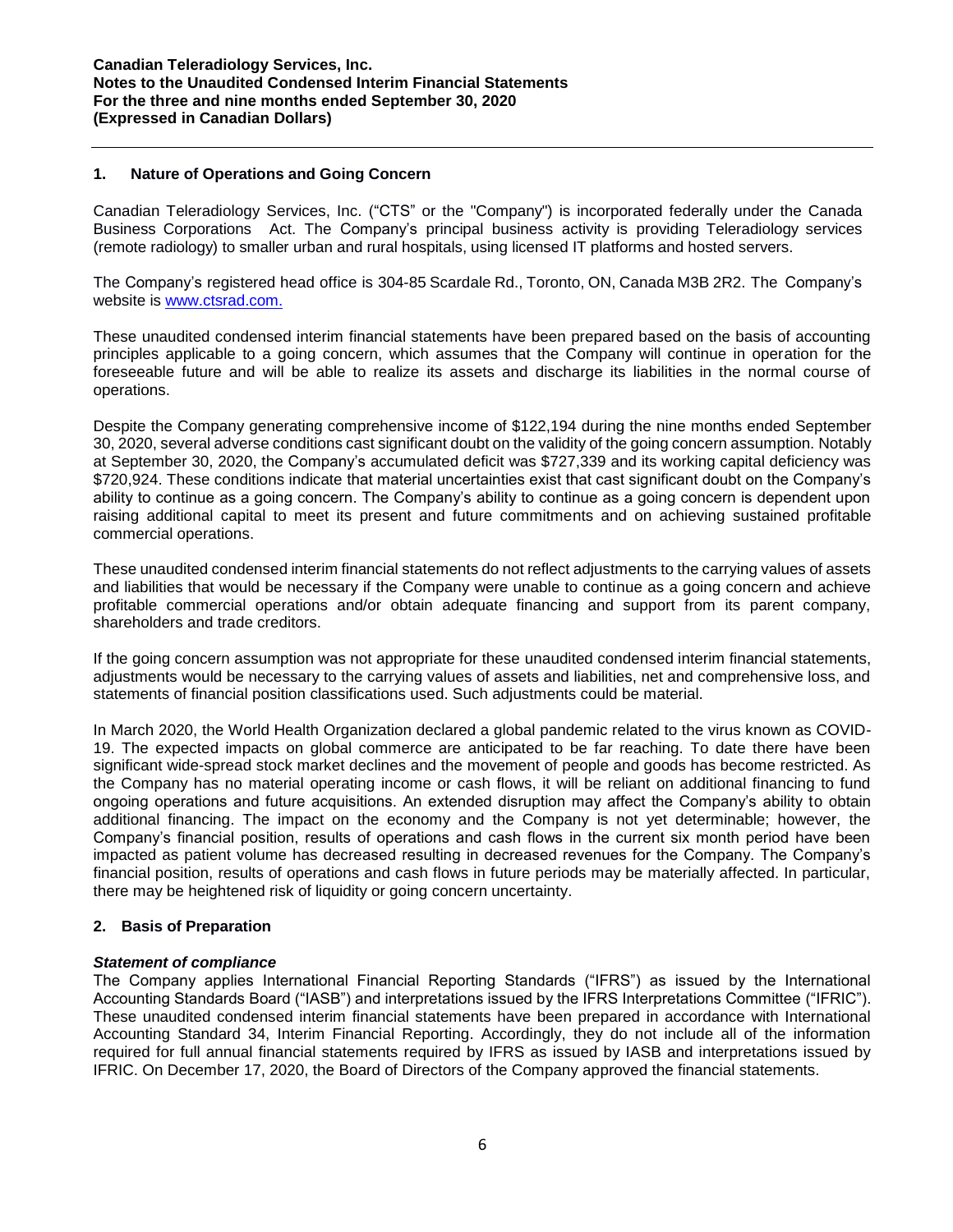#### **Canadian Teleradiology Services, Inc. Notes to the Unaudited Condensed Interim Financial Statements For the three and nine months ended September 30, 2020 (Expressed in Canadian Dollars)**

The policies applied in these unaudited condensed interim financial statements are based on IFRS issued and outstanding as of September 3, 2020, the date the Board of Directors approved the financial statements. The same accounting policies and methods of computation are followed in these unaudited condensed interim financial statements as compared with the most recent annual financial statements as at and for the year ended December 31, 2019, except as noted below. Any subsequent changes to IFRS that are given effect in the Company's annual financial statements for the year ending December 31, 2020 could result in restatement of these unaudited condensed interim financial statements.

#### *Basis of measurement*

These unaudited condensed interim financial statements have been prepared on a historical cost basis, with the exception of financial instruments classified at fair value through profit or loss ("FVTPL"). In addition, these unaudited interim condensed financial statements have been prepared using the accrual basis of accounting except for cash flow information.

#### *Functional and presentation currency*

These unaudited condensed interim financial statements are presented in Canadian dollars, which is also the Company's functional currency.

#### *New Accounting Pronouncements*

IAS 1 – Presentation of Financial Statements ("IAS 1") and IAS 8 – Accounting Policies, Changes in Accounting Estimates and Errors ("IAS 8") were amended in October 2018 to refine the definition of materiality and clarify its characteristics. The revised definition focuses on the idea that information is material if omitting, misstating or obscuring it could reasonably be expected to influence decisions that the primary users of general-purpose financial statements make on the basis of those financial statements. The amendments are effective for annual reporting periods beginning on or after January 1, 2020. There was no impact on the Company's interim financial statements.

Business Combinations ("IFRS 3") - In October 2018, the IASB issued an amendment to IFRS 3, effective for annual periods beginning on or after January 1, 2020 with early adoption permitted. The amendment clarifies that a business must include, at minimum, an input and a substantive process that together contribute to the ability to create outputs, and assists companies in determining whether an acquisition is a business combination or an acquisition of a group of assets by providing supplemental guidance for assessing whether an acquired process is substantive. The Company has decided to early adopt the amendments to IFRS 3 effective January 1, 2019 and shall apply the amended standard in assessing business combinations on a prospective basis. For acquisitions that are determined to be acquisitions of assets as opposed to business combinations, the Company allocates the transaction price to the individual identifiable assets acquired and liabilities assumed on the basis of their relative fair values, and no goodwill is recognized. Acquisitions that continue to meet the definition of a business combination are accounted for under the acquisition method, without any changes to the Company's accounting policy. There was no impact on the Company's interim financial statements

# **3. Accounts Receivable**

Trade and other receivables are collectible from customer sales. The following table is an aging analysis of the Company's trade and other receivables for the periods set out:

|                           | <b>Aging in Days</b> |                |          |          |        |
|---------------------------|----------------------|----------------|----------|----------|--------|
|                           | Total                |                |          |          |        |
|                           | <b>Accounts</b>      |                |          |          |        |
|                           | Receivable \$        | <b>Current</b> | 31 to 60 | 61 to 90 | $91 +$ |
| <b>September 30, 2020</b> | 550,696              | 450.660        | 94.732   | (60)     | 5,364  |
| December 31, 2019         | 515,919              | 515,492        | 49       | 378      | -      |

As at September 30, 2020 and December 31, 2019, no impairment was recorded for any portion of the accounts receivables. The Company held no collateral for any receivable amounts outstanding as at September 30, 2020 and December 31, 2019.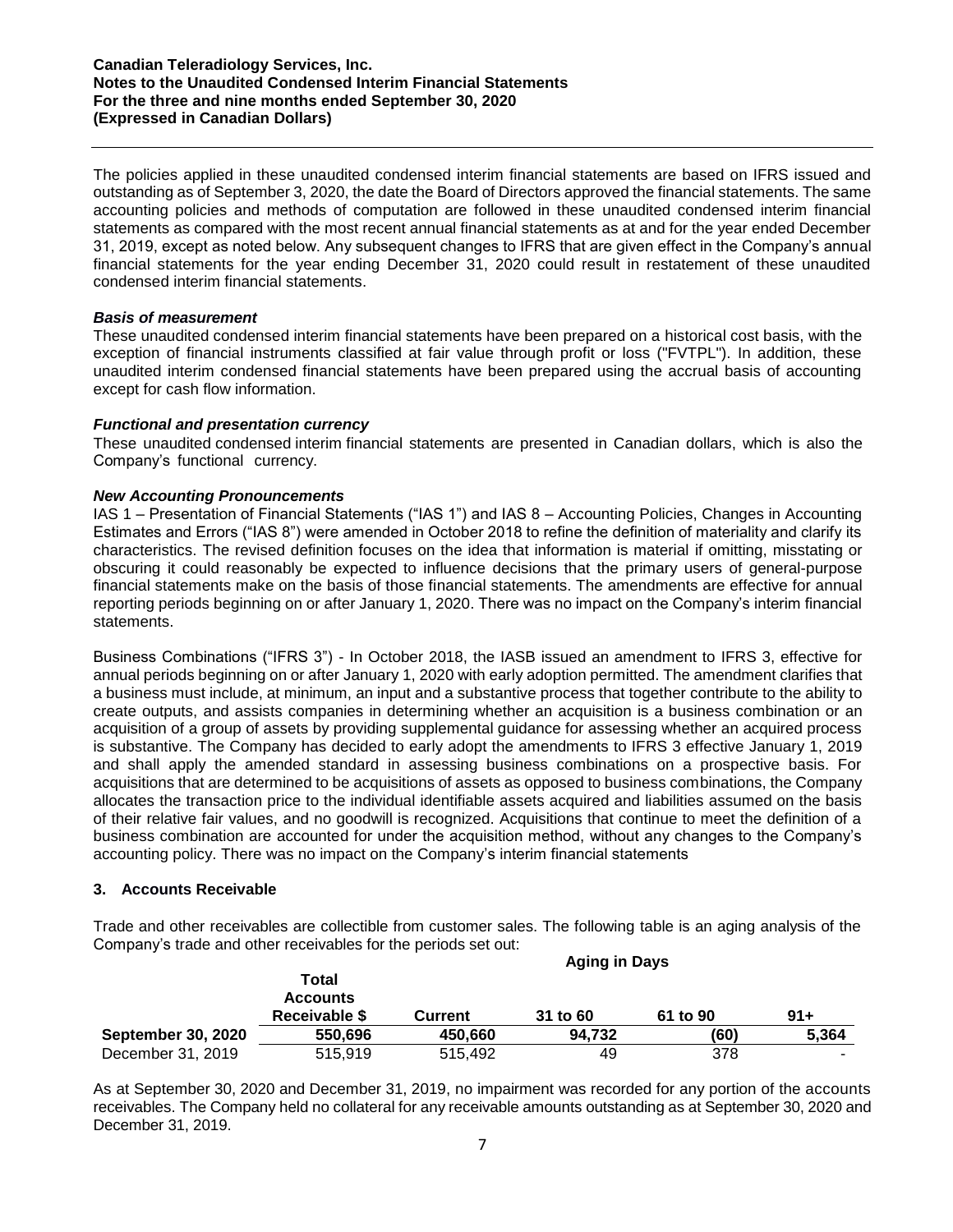#### **4. Investment**

On June 9, 2020, CTS entered into an agreement whereby \$142,394 of its loan receivable from MEDD Medical Imaging Corp. ("MIC"), a related party, see note 10, was settled on receipt of 78,982,222 common shares of MIC. Management determined that the Company has significant influence over MIC and treated the MIC shares as an associate investment and applied equity method accounting. At each reporting period the Company will review the accounting treatment for this investment and will make any adjustments in the future as required under IFRS (see Note 12 Subsequent Events).

| Balance at January 1, 2020           |           |
|--------------------------------------|-----------|
| Investment in associate              | 142.394   |
| Loss from investment in associate    |           |
| <b>Balance at September 30, 2020</b> | \$142.394 |

The following table is a summary of the financial information of MIC on a 100% basis as September 30, 2020. The information is based on the unaudited management prepared financial statements of MIC.

# **As at September 30, 2020**

| Total assets                                          | \$2.102     |
|-------------------------------------------------------|-------------|
| Total liabilities                                     | \$4,481,554 |
| Net loss for the nine months ended September 30, 2020 | \$374.031   |

#### **5. Right-of-use Assets**

Right-of-use assets consist of office space and computers. Computers are amortized over 36 months and office space is amortized over 36 months. The following table sets out the changes in the Company's Right-of-use Assets for the period set out:

| Balance, January 1, 2019    | \$129,509 |
|-----------------------------|-----------|
| Amortization                | (46,072)  |
| Balance, December 31, 2019  | 83.437    |
| Amortization                | (24.548)  |
| Balance, September 30, 2020 | \$58,889  |

#### **6. Accounts Payable and Accrued Liabilities**

Trade and other payables are principally comprised of amounts outstanding for subcontracted radiologists and for amounts relating to operating activities. The following table comprises accounts payable and accrued liabilities for the periods set out:

|                     | <b>September 30, 2020</b> | December 31, 2019 |
|---------------------|---------------------------|-------------------|
| Accounts payable    | \$1.095.650               | \$1,042,209       |
| Accrued liabilities | 121.591                   | 128,665           |
|                     | \$1,217,241               | \$1,170,874       |

The standard maturity terms of the Company's trade and other payables are 30 to 60 days.

Included in accrued liabilities, \$91,785 and \$15,201 representing the accrued salary for the Company's CEO and CFO respectively, and \$14,605 representing expenses paid by the Company's CFO on behalf of CTS.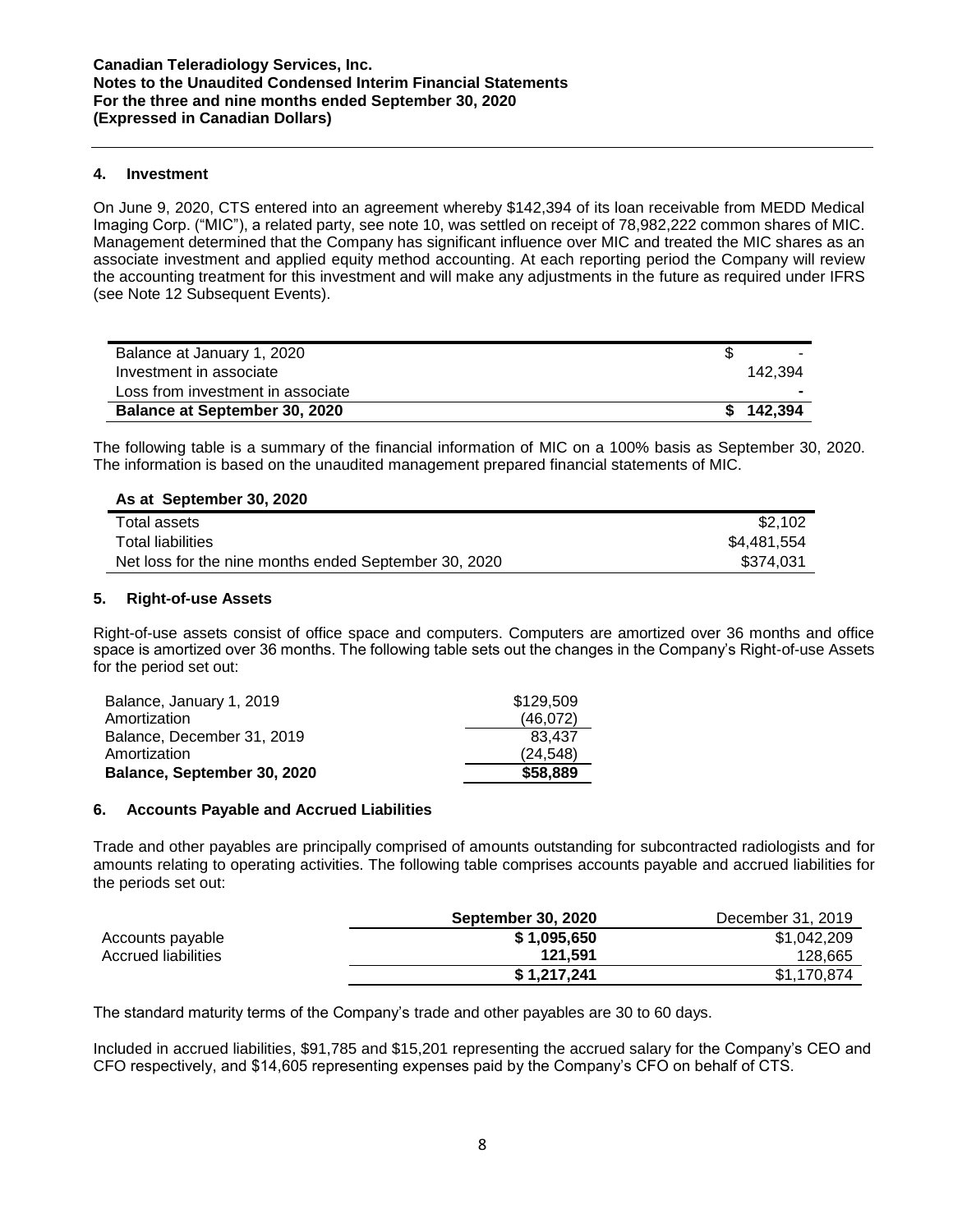#### **7. Lease Liabilities**

The Company leases end in July and August 2022. The aggregate lease payment is \$3,732/monthly. The changes in the Company's lease liabilities is presented in the table below for the periods set out:

| Balance, January 1, 2019    |          |
|-----------------------------|----------|
| Additions                   | 123.659  |
| Lease payments              | (35.410) |
| Balance, December 31, 2019  | 88.249   |
| Lease payments              | (19.679) |
| Balance, September 30, 2020 | \$68,570 |

The following table presents the balance of the Company's lease liabilities for the periods set out:

|                             | <b>September 30, 2020</b> | December 31, 2019 |
|-----------------------------|---------------------------|-------------------|
| Current portion             | \$31.540                  | \$27.552          |
| Long term portion           | 37.030                    | 60.697            |
| Balance, September 30, 2020 | \$68,570                  | \$88,249          |

\$3,077 of the company's lease liability was deferred until the fourth quarter of 2020.

# **8. Long Term Debt**

The following table sets out the changes in the Company's long term debt for the periods set out:

| Balance, January 1, 2019    | 95,834<br>S. |
|-----------------------------|--------------|
| Proceeds from iCapital      | 80.000       |
| Debt repayments             | (76, 839)    |
| Balance, December 31, 2019  | 98.995       |
| Proceeds from CEBA          | 40.000       |
| Debt repayments             | (48, 452)    |
| Balance, September 30, 2020 | \$90,543     |

The following table sets out the balance of the Company's long term debt for the periods set out:

|                                          | <b>September 30, 2020</b> | December 31, 2019 |
|------------------------------------------|---------------------------|-------------------|
| <i>iCapital Financial Services Corp.</i> | \$50.543                  | \$98.995          |
| TD Canada Trust - CEBA                   | \$40,000                  |                   |
| <b>TOTAL</b>                             | \$90,543                  | \$98.995          |
|                                          |                           |                   |

# *iCapital Financial Services Corp. ("iCapital")*

The Company has a term loan from iCapital that was originally issued on December 5, 2018, for the principal amount of \$100,000 with a total repayment amount of \$143,000. The loan had daily payments of \$397 and matured in June 2020. There was a 3% initiation fee on the principal amount.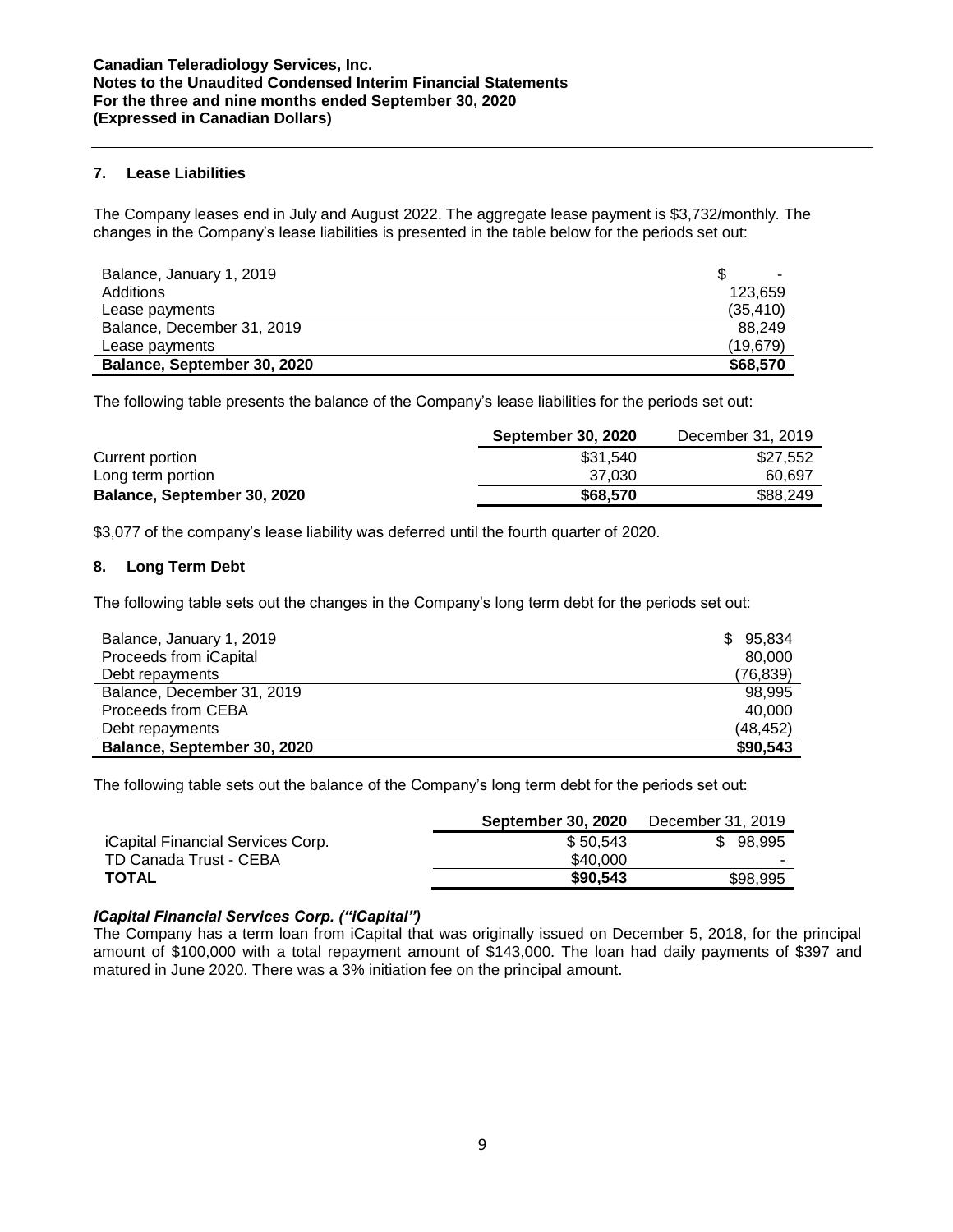#### **Canadian Teleradiology Services, Inc. Notes to the Unaudited Condensed Interim Financial Statements For the three and nine months ended September 30, 2020 (Expressed in Canadian Dollars)**

On May 8, 2019, the Company borrowed an additional \$80,000 from iCapital, with a total cost of borrowing of \$114,400, and the daily payments were adjusted to \$600 per day. On September 12, 2019, the daily payments were reduced to \$300 per day until January 10, 2020. The Company was paying \$1,250 a week until June 30, 2020, at which time the payments changed to \$1,800 a week. The loan matured in November 2020 and was paid in full subsequent to the period end (see Subsequent Events Note 12).

The iCapital loan was secured by a general security agreement covering all the Company's current and future assets, additionally the CEO of the Company has executed a personal guarantee on the loan.

For the nine months ended September 30, 2020, the Company incurred interest on the loan of \$20,252 (September 30, 2019: \$28,571).

# *Canadian Emergency Response Account ("CEBA")*

On April 17, 2020, the Company received \$40,000 from the CEBA through TD Canada Trust. The loan is noninterest bearing until December 31, 2022, at which time if paid back in full, \$10,000 is forgivable, and if not, the loan becomes a 3 year interest bearing term loan.

# **9. Common Share Capital**

Authorized: Unlimited number of common shares

Issued:

(1) On June 30, 2019, the Company issued 33 shares of Class A common shares to its CEO/Director in exchange for \$50,000 of money previously loaned to the Company.

(2) On September 30, 2019, the Company issued 27 Class A common shares to its CFO/Director in exchange for settling a \$15,000 loan and for \$26,000 of past due salary.

At September 30 30, 2020 and 2019 the Company did not have any potential dilutive instruments.

#### **10. Related Party Transactions and Balances**

During the periods ended September 30, 2020 and 2019 the Company maintained various transactions with related parties. The related parties consist of officers, directors and shareholders or companies controlled directly or indirectly by them. Details of the related parties including transactions and balances owing, or receivable, are as follows:

**Related Party Nature of Relationship** Mitchell Geisler CEO, President and Director Robert Landau CFO and Director MEDD Medical Imaging Corp. ("MIC") CTS' US Parent Company

#### *Related Party Transactions*

Mitchell Geisler loaned the Company \$100,655 as of June 29th, 2018. The amount is represented by a promissory note and is due on June 30, 2022. Interest on the note is 10%. The promissory note is secured by any and all of the Company's assets. The Company can and has made early payments towards the principal amount of the loan. On June 30, 2019, Mr. Geisler converted \$50,000 of the loan into common shares of the Company.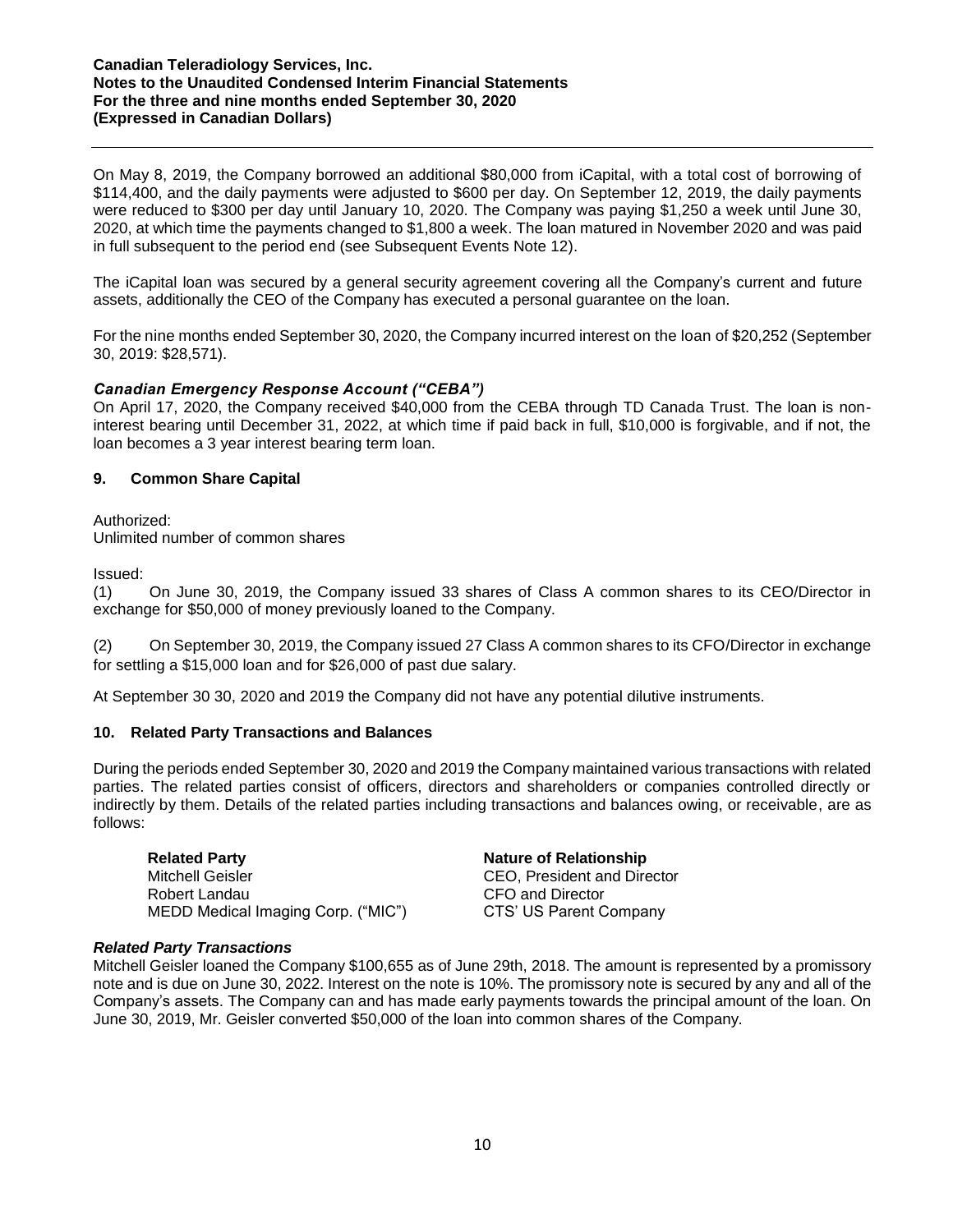As at September 30, 2020, the balance of the loan was \$50,655 in principal and \$17,994 in accrued interest which is included in accounts payable and accrued liabilities (December 31, 2019: \$50,655 principal and \$13,435 interest) (September 30, 2019: \$50,655 principal and \$11,916 interest).

On September 24, 2019, the Company borrowed \$15,000 from Robert Landau with no set terms of repayment or interest. On September 30, 2019, the Company issued 27 Class A common shares to Robert Landau in exchange for settlement of the \$15,000 loan and \$26,500 of past due salary. At September 30, 2020, the outstanding amount due to Robert Landau of \$14,605 for expenses paid on behalf of CTS was included in accounts payable and accrued liabilities (December 31, 2019: \$9,605).

During the nine-month period ended September 30, 2020, CTS paid MEDD Medical Imaging Corp ("MIC") management fees, for executive salaries and certain corporate overhead, of Nil (September 30, 2019 - \$156,582).

During the period ended September 30, 2020, CTS advanced \$90,168 to MIC. On June 9, 2020, CTS converted \$142,395 of its loan receivable from MIC into common shares of MIC (see Investment Note 4 and Note 12 Subsequent Events). The amounts due from MIC are non-interest bearing and due on demand.

# *Key Management Compensation*

The Company defines key management as its CEO, CFO and Directors. Key management compensation for the three and nine months ended September 30, 2020 was \$84,000 and \$252,000 respectively (September 30, 2019: \$72,000 and \$120,000, respectively).

For the three and nine month periods ended September 30, 2020, the Company recorded salary of \$42,000 and \$126,000, respectively to Mitch Geisler. (September 30, 2019: \$36,000 and 60,000, respectively). At September 30, 2020, included in accounts payable and accrued liabilities is \$91,875 of accrued salary (December 31, 2019: \$8,315) (September 30, 2019: \$32,000).

For the three and nine month periods ended September 30, 2020, the Company recorded salary of \$42,000 and \$126,000, respectively to Robert Landau. (September 30, 2019: \$36,000 and 60,000, respectively). At September 30, 2020, included in accounts payable and accrued liabilities is \$15,201 of accrued salary (December 31, 2019: Nil) (September 30, 2019: Nil).

# **11. Royalty Agreement**

On October 1, 2018, CTS became party to the Amended and Restated Secured Royalty Purchase Agreement (the "Agreement") between CTS' parent company, MIC, and Flow Capital Corp ("Flow"). The terms impacting CTS were as follows:

- Effective October 1, 2018, CTS will pay a gross sales royalty based on of 2.5% of its revenues or \$6,000 USD (whichever is greater) monthly to Flow.
- There was a cross-guarantee such that CTS will guarantee all royalty payments of MIC and vice-versa. Note that MIC is subject to the same gross sales royalty provisions as CTS; however, MIC is currently dormant and accordingly not generating any revenues giving rise to a royalty obligation.
- The Agreement will terminate on cumulative royalty payments to Flow reaching \$4M USD.
- CTS may buyout the royalty obligation with a payment of \$2M USD to Flow.
- Agreement secured by a general security agreement covering all of the CTS' current and future assets.

On April 23, 2020, the Company agreed with Flow capital to defer 50% of its royalty payments due in April, May, and June to the 4<sup>th</sup> quarter of 2020.

On July 17, 2020, the Company and Flow entered into a Royalty Buyout Agreement (see Subsequent Events Note 12).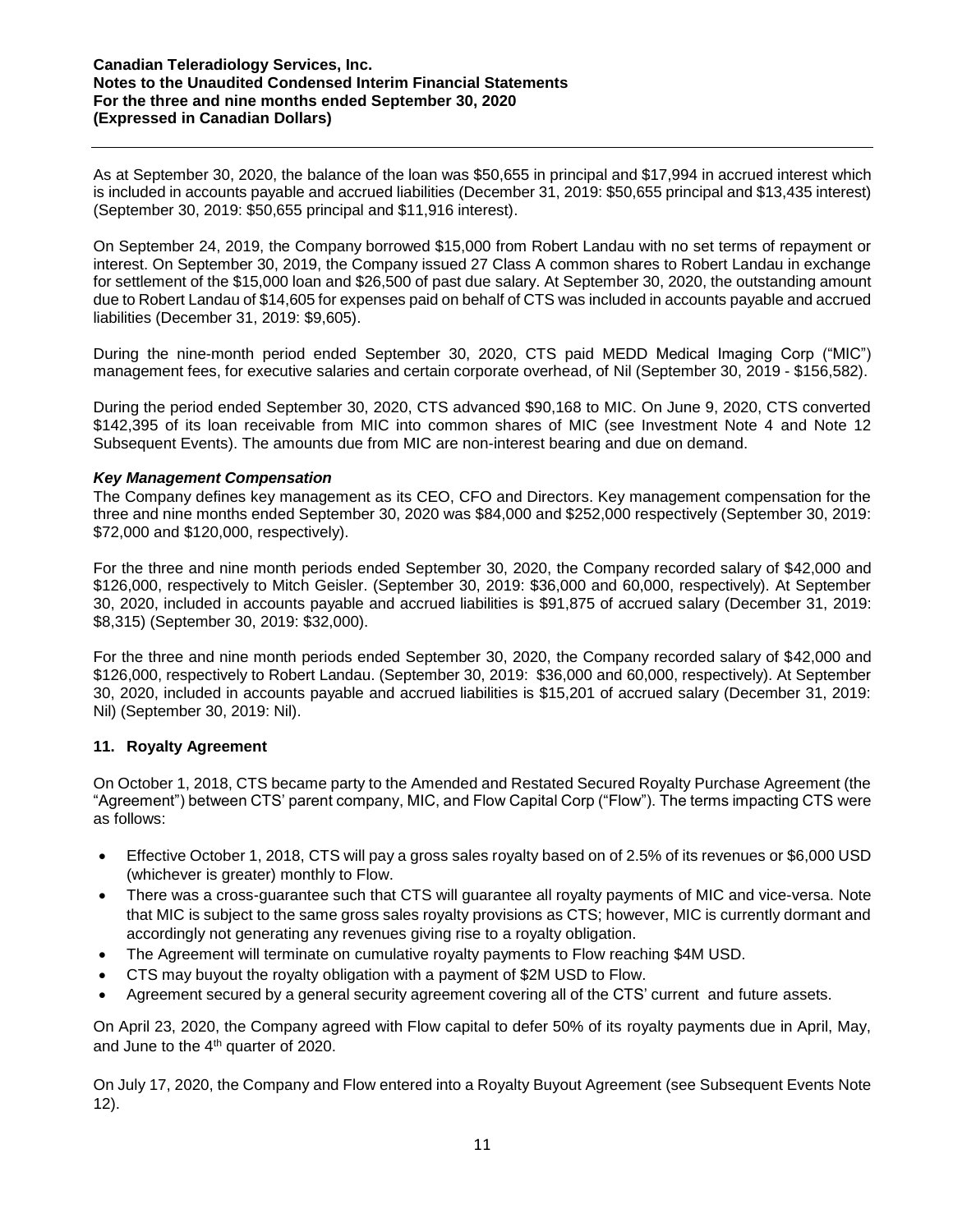#### **12. Subsequent Events**

On November 2, 2020, the Company entered into a share purchase agreement with Mitchell Geisler, the President of the Company to sell 39,491,111 of its common shares held in MEDD for proceeds of \$68,787. The transaction is expected to close on or before December 31, 2020.

On November 2, 2020, the Company entered into a share purchase agreement with Robert Landau, the Chief Financial Officer of the Company to sell 39,491,111 of its common shares held in MEDD for proceeds of \$68,787. The transaction is expected to close on or before December 31, 2020.

On December 7, 2020, the Company and Good2Go2 Corp. a Capital Pool Corporation ("Good2Go2") closed its business combination as the "Qualifying Transaction" of Good2Go2 (as such term is defined within the meaning of Policy 2.4 - Capital Pool Companies of the TSX Venture Exchange (the "Exchange")). In connection with the Business Combination Agreement, Good2Go2 advanced \$25,000 on an unsecured basis to CTS.

Pursuant to the terms of the Business Combination Agreement dated effective July 15, 2020 and subsequent amending agreements entered among the Company, Good2Go2 and 12199483 Canada Inc. ("Subco"), a whollyowned subsidiary of Good2Go2, CTS and Subco amalgamated under the *Canada Business Corporations Act* on December 7, 2020. Immediately prior to the closing of the Qualifying Transaction, Good2Go2 consolidated its common shares on a 1.8-for-one basis (the "Consolidation") resulting in 3,027,778 post-Consolidation shares and changed its name to Leveljump Healthcare Corp.

An aggregate of 27,275,000 post-Consolidation shares of Leveljump Healthcare Corp. were issued to the holders of Common shares of CTS and placed in escrow pursuant to a value security escrow agreement pursuant to the policies of the Exchange and will be released in accordance with the terms thereof.

Prior to closing the Qualifying Transaction, CTS completed a two-tranche brokered private placement pursuant to which an aggregate of 10,061,622 subscription receipts of CTS ("Subscription Receipts") were issued (the "Subscription Receipt Financing") as follows: (i) 8,700,511 Subscription Receipts for aggregate cash gross proceeds of \$3,915,230; (ii) 1,111,111 Subscription Receipts to Flow Capital Corp. at a deemed value of \$500,000 as part of a Royalty Buy-Out; and (iii) 250,000 Subscription Receipts as payment for a work fee and advisory fee.

On July 17, 2020, in connection with the Transaction, CTS and its principal shareholder, MEDD Medical Imaging Corp., entered into a Royalty Buyout Agreement with Flow Capital as amended by Buyout Amending Agreements dated October 28, 2020 and November 24, 2020 respectively. The Flow Capital Royalty Buyout was completed prior to the Listing Date as follows:

- (i) C\$1,500,000 in cash;
- (ii) 1,111,111 Subscription Receipts (which have been issued along with the First Tranche Closing) at a deemed value of \$500,000; and
- (iii) 3,288,889 Resulting Issuer Shares, as a result of the Resulting Issuer Share allotment to be received by MEDD Medical Imaging Corp. in connection with the Transaction.

The common shares of Leveljump Healthcare Corp. resumed trading on the Exchange as a Tier 1 technology issuer on December 14, 2020 (the "Listing Date") under the new name "Leveljump Healthcare Corp.", with the trading symbol "JUMP".

Subsequent to the period ended September 30, 2020, the Company paid the iCapital term loan and interest in full in the amount of \$46,154.80